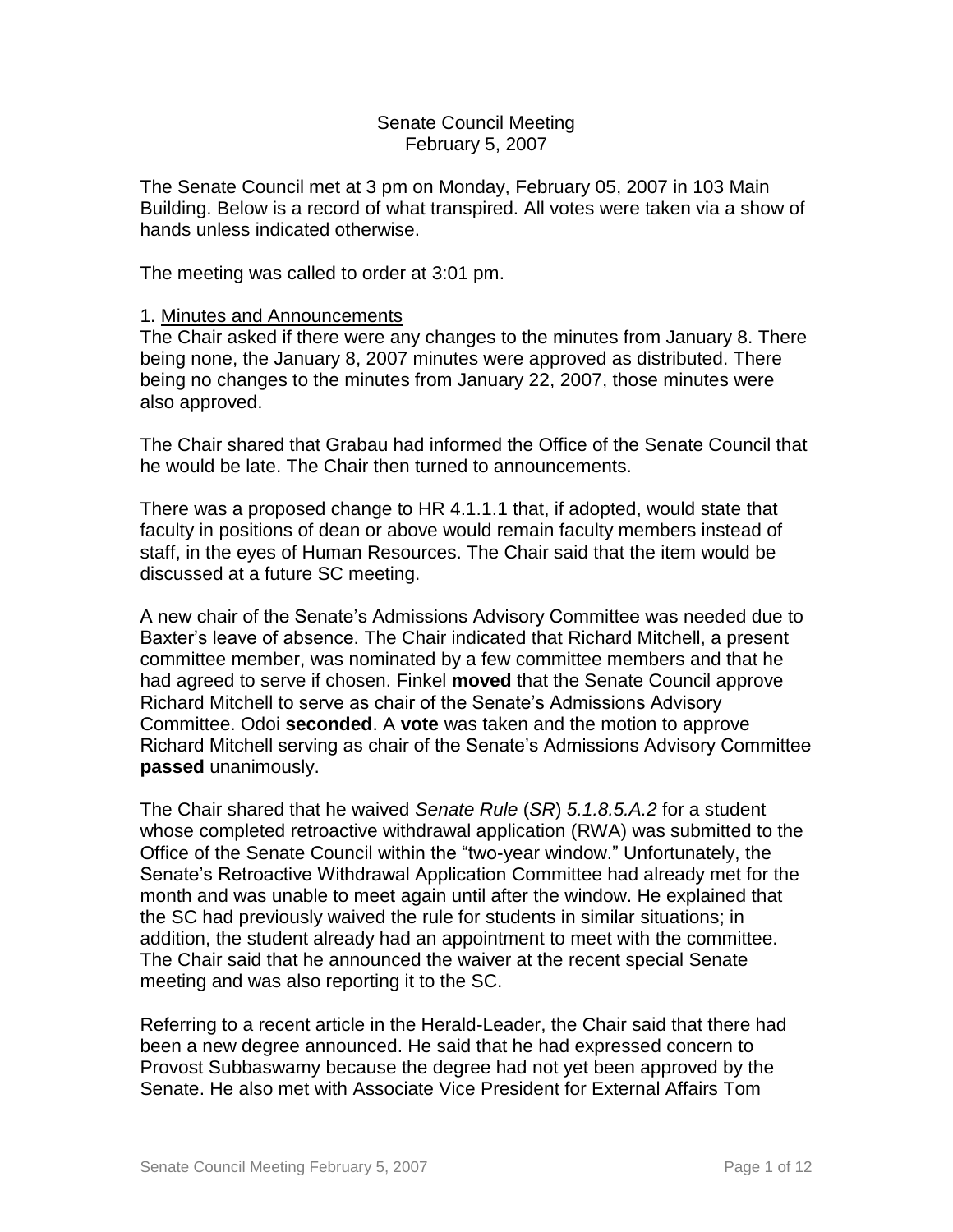Harris. Shortly thereafter, a memo was written by Harris to the PR officials and later distributed to various individuals requesting that any announcement of new degree programs should be cleared by the Senate Council Chair. The Provost was sensitive to his concerns and the Chair opined that such a premature announcement was unlikely to happen again. In response to questions, the Chair said that the announcement was for an equine studies degree, but that no such proposal had been approved by the Senate. He added that a correction to the article on UK's website had been posted immediately.

(Harley arrived at this point.)

The Chair said that he would mention the remaining announcements after other business was conducted.

## 2. [New Department: Department of Neurosurgery](http://www.uky.edu/USC/New/files/20070205/New%20Dept%20of%20Neurosurgery_Complete.pdf)

The Chair invited those present to introduce themselves. He invited College of Medicine Dean Jay Perman to offer background information on the item.

Guest Dean Perman said that the organizational structure of the Department of Surgery was a bit of a throwback. He said that Division of Neurosurgery Chief Byron Young, a long-time faculty member, would be able to articulate the genesis of the Department of Surgery, if necessary. The current organization of the department was a result of the nature of surgery training in years past. Those medical students interested in surgery would specialize in general surgery, after which a student branched out. Over the years, the training programs in the discipline had become much more specific; the notion of general surgery as a foundation was withering. Nowadays disciplines had their own portfolios of research; it was the norm to have separate departments of orthopedics surgery, neurosurgery, etc.

Dean Perman said that while one could argue that the College of Medicine did not have to follow what others did, he said that the national competition for neurosurgery and academic neurosurgery faculty members was very tight. The same could be said for the Department of Orthopaedic Surgery, which separated from the Department of Surgery several years ago. Dean Perman said that he did not want UK or the College of Medicine to be in a position of being different from over 80% of schools with separate neurosurgery departments. He said that when the Division of Neurosurgery competed for new faculty members, those visiting had an expectation that neurosurgery should be a separate department. Apart from the arguments in the proposal, it was necessary and pragmatic to be organizationally equivalent to other medical schools.

Guest Young said that many years ago, the specialty surgery disciplines worked extensively with other surgical disciplines. The current alliances were with basic science neuroscience researchers, who were involved in the daily activities of the neurosurgeons. Young added that interactions would improve if neurosurgery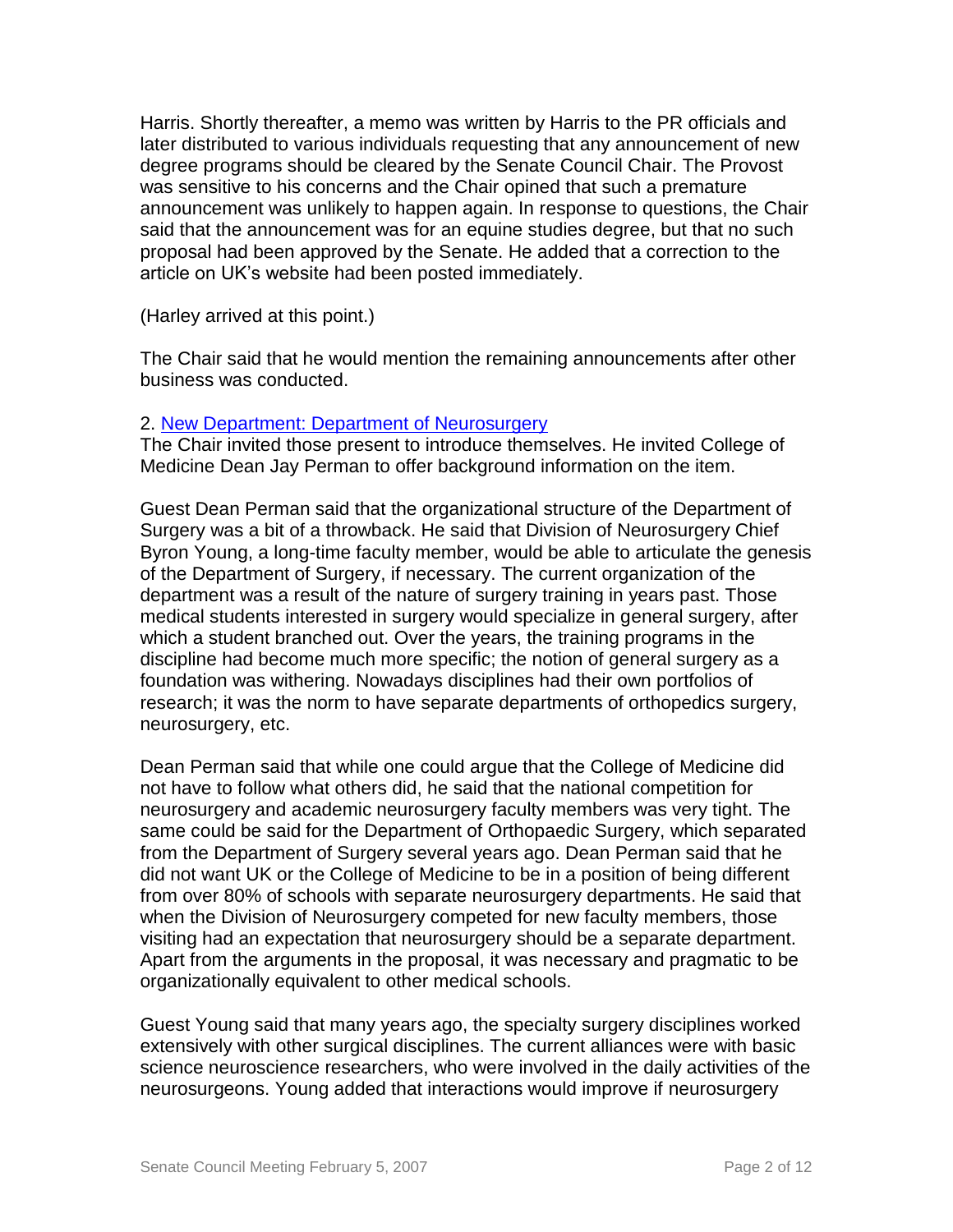was a stand-alone department. He noted the activities of the Kentucky Neuroscience Institute (KNI) which was comprised of related centers and departments; the Division of Neurosurgery was the only component that was a division. He said that communication would be more efficient if all areas were at the same administrative level.

Thelin asked about the memo from Dean Perman to Raleigh Jones which stated the need for institutional support for the remaining Department of Surgery. Thelin asked for additional information regarding the amount of institutional support and the length of time it would be needed. Dean Perman said that the current Department of Surgery and all other departments had institutional support. The term "institution" was ambiguous and could also include references to the medical school and the clinical enterprise. He said that the department was solvent and would continue to be solvent if the Division of Neurosurgery separated. Perman said it was difficult to put a hard dollar amount on it, but the Department of Surgery would be supported. In current negotiations with candidates for chair of the Department of Surgery, candidates had been told that they would be expected to let administrators know of the department's needs, which would be accommodated if at all possible. He said it would not create a financial exigency for the remaining divisions.

Dean Perman replied negatively when Thelin asked if any additional money from the Office of the Provost would be required. (At this point Grabau arrived.) Lesnaw referred to a memo from Dean Perman to the Health Care Colleges Council, in which Perman described having 11 faculty members, but in the report of the Committee to Evaluate the Neurosurgical Service at the University of Kentucky Medical Center, the composition of the division was listed at seven clinical faculty members and three research clinical faculty members. She asked for clarification with respect to the number of faculty in tenure track positions and what the anticipated enhancements would be for the numbers of tenure track faculty within a department of neurosurgery. Dean Perman replied that some of the data came from consultants and added that there could be terminology that was not used consistently throughout the proposal. Young confirmed that there were 11 faculty members.

Finkel said that it seemed that the two primary reasons for making the Division of Neurosurgery a stand-alone department were keeping pace with other medical schools and the associated need to attract qualified faculty, along with improving communication. Finkel said it was difficult to evaluate either of those considerations, but thought they could not be the sole reasons for requesting the change. He also asked about the stated loss of half of the income from the Department of Surgery, which could impoverish the remaining divisions. He asked for additional information on other benefits of the split and also the negative aspects. Dean Perman replied that there was documentation that the faculty wholeheartedly supported the split. A detailed analysis was conducted by administrators in general surgery and neurosurgery. Neurosurgery would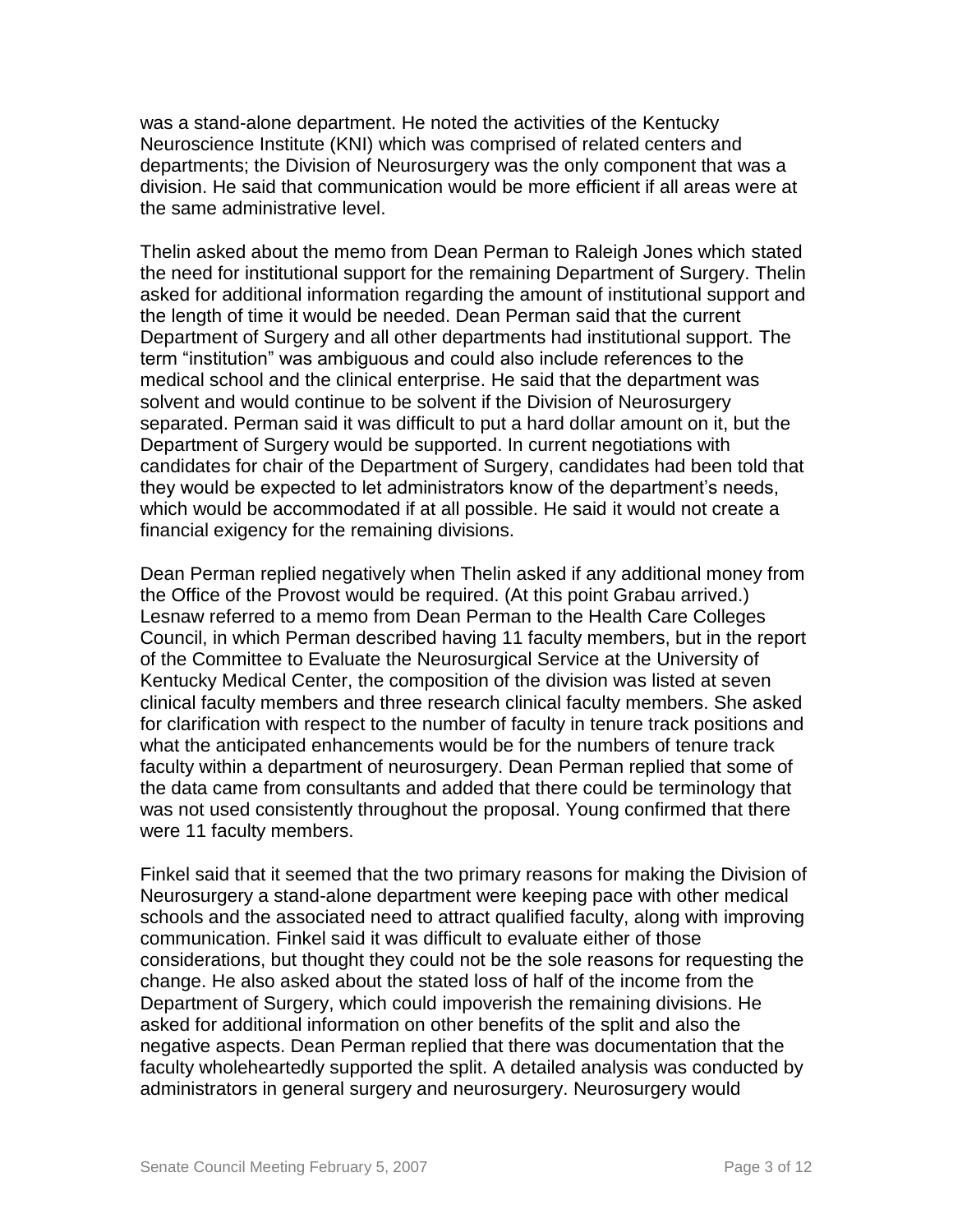continue to offer some financial support for the Department of Surgery, which would not be impoverished. Regarding keeping pace with other medical schools, Perman said that the split was needed to compete nationally for faculty who would expect to be in a free-standing department of neurosurgery. Young added that the split would be beneficial for functional reasons, as well. There was no longer a close bond between surgical divisions as there once was. Neurosurgeons worked much more closely with basic neuroscientists in research and in teaching, and not with other surgical disciplines. Young said that collaboration was one rationale behind the creation of the KNI; splitting out neurosurgery would help to enhance working together.

(Dembo arrived at this point.)

Randall shared that he was chair of the faculty council in the College of Medicine, which unanimously approved the split. Randall **moved** to approve the proposal for a new Department of Neurosurgery. Lesnaw **seconded**.

Finkel asked about the likelihood of another division in surgery wanting to separate. Dean Perman said he was unsure of what the other divisions might want to do. He said that during the search for a chair of the Department of Surgery, none of the candidates had questioned the wisdom of the proposal; most were surprised that only one other surgical discipline, the Department of Orthopedic Surgery, was a stand-alone department. Perman said that in the summer of 2005, he imposed a moratorium on additional separations until summer 2008. He said he told surgery chair candidates that they would inherit the Department of Surgery as it was now (with perhaps the separation of neurosurgery) but made it clear any further changes would need to come from the chair and departmental faculty, after the period of three years was up.

Odoi asked how it would affect medical students. Young said that students would not be affected for awhile and would continue in the teaching program of the Department of Surgery. Eventually, though, medical students interested in neurosurgery would also interact with the KNI. In response to Odoi's question about an increase in numbers of students, Young said that he hoped the number of students studying neurosurgery would increase.

The Chair noted that the Senate's Academic Organization and Structure Committee had reviewed the proposal. Randall **amended his motion** so that the Senate Council would support the proposal for a Department of Neurosurgery and send it to the Senate with a positive recommendation. Lesnaw **agreed** to the change. A **vote** was taken and the motion **passed** unanimously. The Chair thanked Dean Perman and Dr. Young for attending.

3. [Clinical Title Series Discussion](http://www.uky.edu/USC/New/files/20070205/Clincial%20Title%20Series%20Proposal.pdf) – Colleges of Health Science, Law, Public Health and Social Work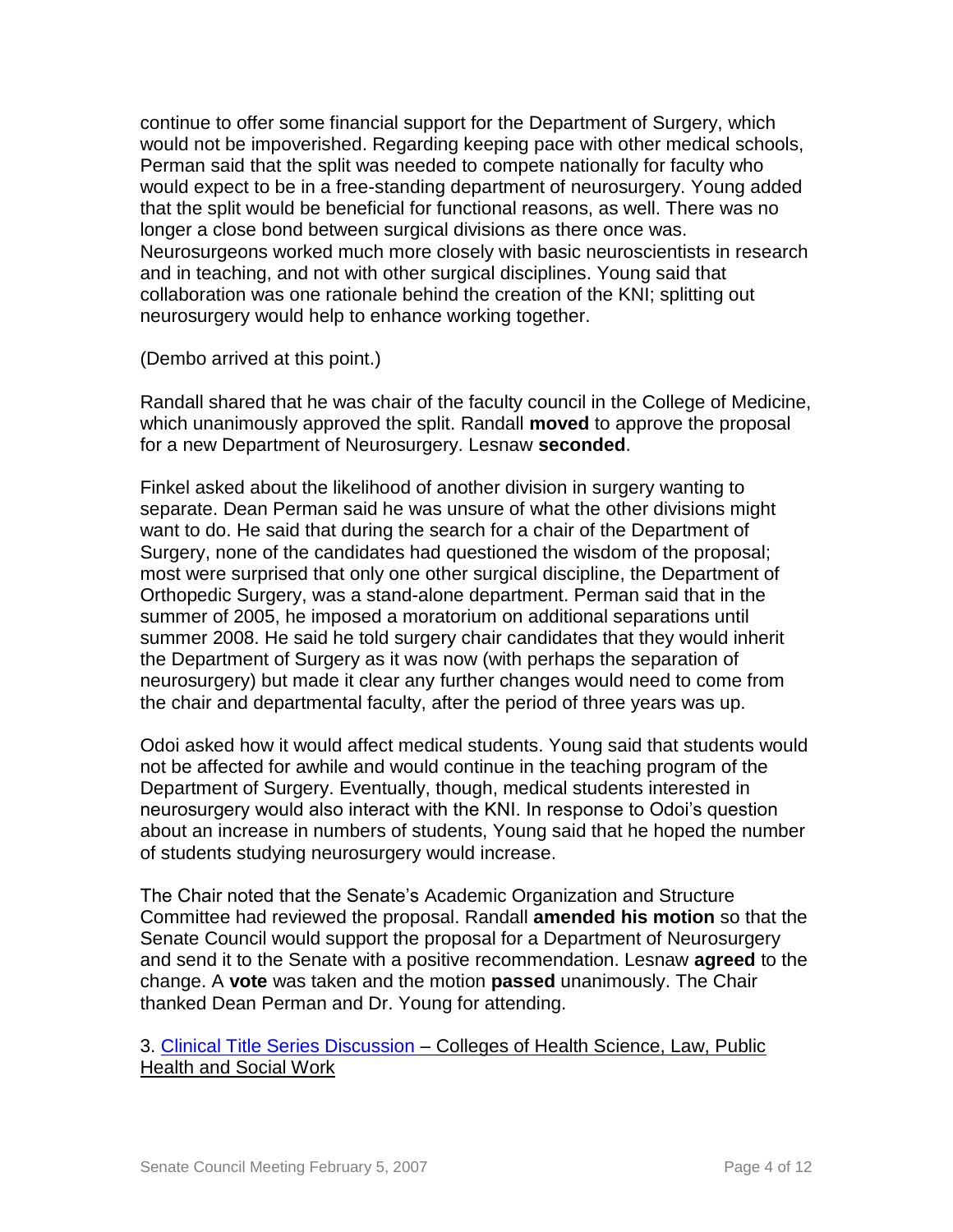The Chair said that at the last SC meeting, other colleges utilizing clinical title series (CTS) faculty were in attendance. He noted that College of Law Dean Vestal and College of Health Sciences Dean Gonzalez could not attend. He offered apologies to the deans present, the College of Social Work Dean Kay Hoffman and College of Public Health Dean Stephen Wyatt, explaining that a mistake was made and a formal invitation was supposed to have been sent, but by mistake just an announcement of the meeting was emailed. He thanked both deans for attending.

Guest Associate Provost for Faculty Affairs Heidi Anderson suggested that anyone with questions about the background review the January 22 SC meeting minutes, as they offered an excellent explanation of the background of pertinent CTS activities thus far. Anderson said that the discussion at the last meeting centered around the percentage cap on CTS faculty, governance within the Senate and issues of sabbatical. She said that the colleges were withdrawing suggestions to make CTS faculty eligible for sabbatical. The primary issues for discussion would be the cap and governance at the college and Senate levels.

Guest Dean Hoffman expressed her thanks for the invitation and said that CTS faculty were important to the College of Social Work (SW), which had utilized CTS faculty since 2000. She said SW CTS faculty were a little different from other colleges – SW CTS faculty were funded externally from grants and contracts. Seventy-five percent of a SW CTS faculty member's time was assigned through an agreement with the Kentucky State Cabinet for Health and Family Services (Cabinet) for outreach activities and off-campus outreach. She said they primarily served Cabinet employees returning for advanced degrees, but also did consulting work with the development of supervisory and leadership skills in the Cabinet. The other 25% of time was spent in teaching and other duties.

Guest Dean Wyatt said that there were about 10 CTS faculty in the College of Public Health (PH). PH CTS faculty were involved in preventative medicine and residencies and also staffed clinics at Lexmark and Toyota for occupational medicine venues. Dean Wyatt thought that about 7% of their faculty were CTS and that they were somewhat involved in faculty governance. Dean Hoffman said that SW CTS faculty did have a vote in college governance, but could not serve on committees, including tenure and promotion committees, and did not have a say in the curriculum. It was difficult for the college to reach the decision to offer voting rights, but there was a concern that a two-tiered governance system would negatively affect SW, since it was a small college. Hoffman said SW was in line with its benchmarks, although SW could be considered a little more restrictive than some places.

The Chair referred SC members to the handout that contained *[Administrative](http://www.uky.edu/USC/New/files/20070205/AR%20II-1_0-1.pdf)  [Regulations](http://www.uky.edu/USC/New/files/20070205/AR%20II-1_0-1.pdf)* (*AR*) *II-1.0-1*, which defined CTS faculty; he had highlighted the pertinent parts. Grabau asked how many faculty were in SW when CTS faculty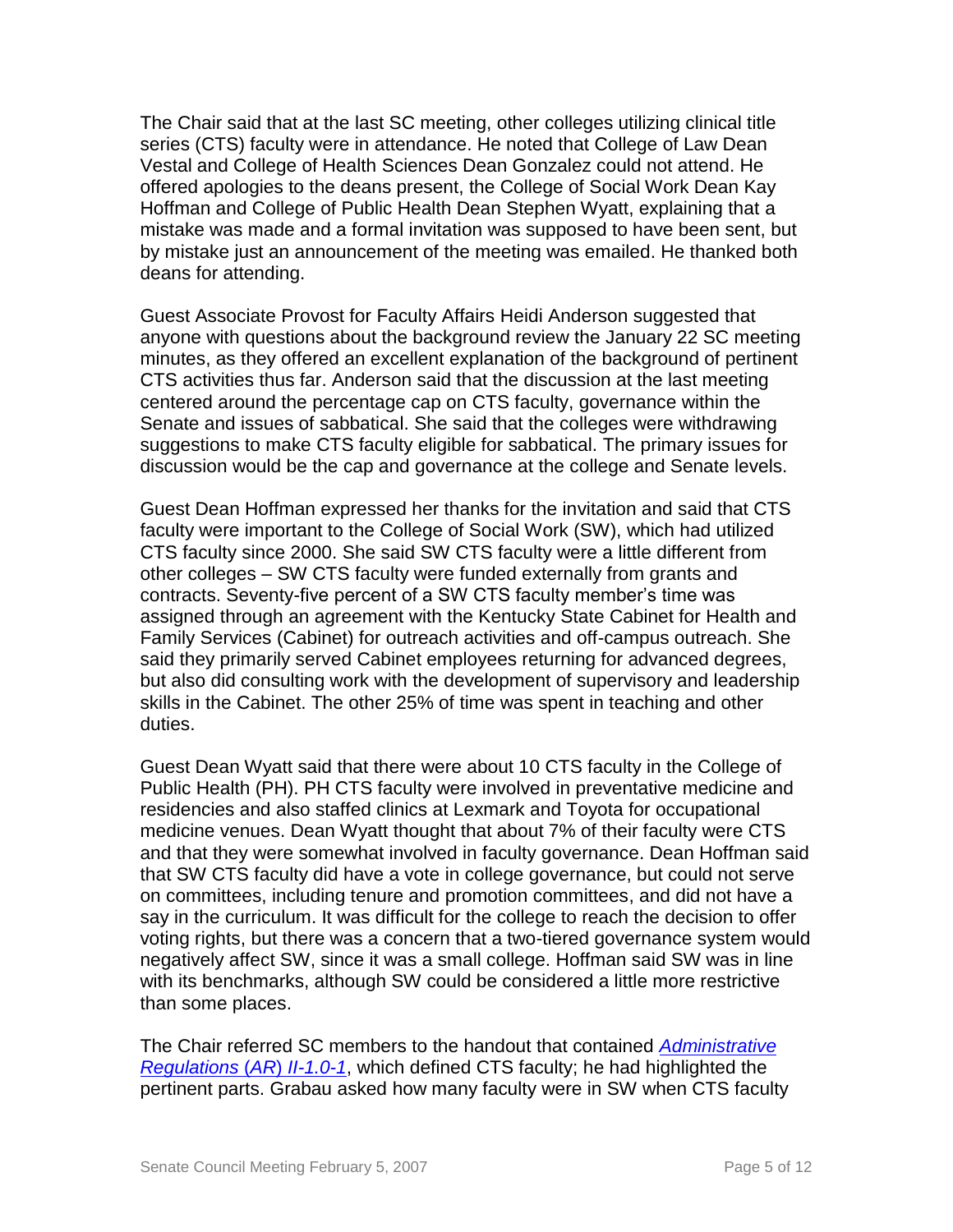were added, as well as the number of ReTS and special title series (STS) faculty. Dean Hoffman said there were about 22 faculty members. Grabau asked if there had been any salary savings in the regular title series (RTS) to transform RTS to CTS. Hoffman replied that salary savings of 25% from the CTS faculty was earned from outreach programs in distance education, which encompassed the programs with the Cabinet. Grabau asked for confirmation that over time, SW was not converting RTS to CTS. Dean Hoffman agreed – there was no conversion taking place.

Wood asked for clarification about external funding and wondered if it came from tuition dollars. Hoffman said that 25% of funding was derived from distance learning tuition dollars. In response to a question from Randall, Dean Wyatt said that CTS faculty in PH made up about 7% of the total faculty; currently there were about two or three CTS faculty members. He confirmed for Randall that CTS faculty were definitely active in their faculty council. Dean Hoffman said that the faculty of SW as a whole served as the SW faculty council.

Lesnaw posed a question for both deans – do all of the funds (including support and benefits) for CTS faculty come from external sources, generated by the CTS faculty members? Dean Hoffman replied that SW did not break down the funding by faculty member, all the funds were generated from either grants or contracts and from the tuition dollars received from the distance education program. Dean Wyatt said that any salary for PH CTS faculty came from clinical practice dollars. Hoffman clarified that the distance learning tuition dollars were not paid by students, but came from the federal government in a pass-through program to develop child welfare programs. It was very similar to a grant but was not; in addition, the arrangement was somewhat odd – the tuition was paid by Eastern Kentucky University, which collected the tuition money from the federal government. Hoffman confirmed for Aken that UK matched the money.

In response to a question from Thelin, Hoffman said that there was no clinic in which CTS faculty practiced, but rather that they served organizations, not specific, individual clients. Dean Hoffman confirmed that they provided professional education and consulting services to the Cabinet in the area of abuse and neglect of children. In response to Thelin's question about the appropriateness of the SW CTS faculty being out of synch with the model of clinical practice, Hoffman said it was the closest they could get, and had been officially approved. She said SW CTS faculty served a workforce of individuals who needed professional development. Thelin pointed out that if the College of Law offered continuing education to attorneys, there would be no argument that those Law professors offering continuing education could be categorized as CTS faculty.

Provost's Liaison Greissman thought that SW CTS faculty were in a clientprovided service in which someone was paying for the service. He said it was different than faculty who taught students in class, even though one could argue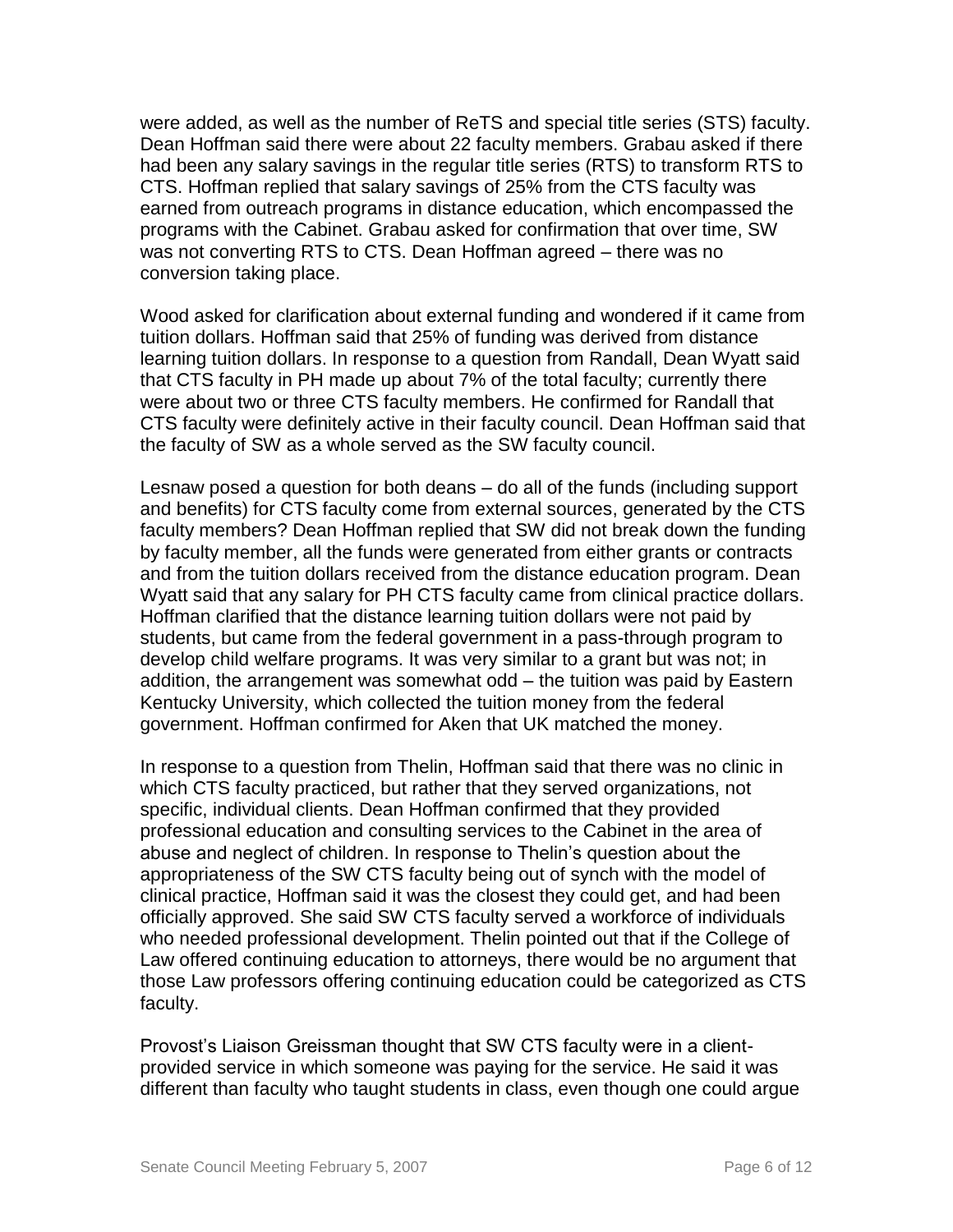that students were clients paying for an education. In the case of SW CTS faculty, they would not be there were it not for the monies received for services provided. Greissman opined that what differentiated CTS faculty from other faculty was that CTS faculty were engaged in a clinical service (either academic or medical) that resulted in a fee for the service provided. He said educational outreach was the clinical service. Thelin replied that if the definition of clinical service was made more generic to encompass the education of future professionals, it would drastically transform the CTS. Greissman pointed out that those being serviced were current professionals, not future ones.

Wood said that there were statistical fee-for-consulting services provided by the Department of Statistics, but that no CTS faculty were involved. She said that one pervasive fear or concern was that CTS faculty were being assigned duties without the benefits (or disadvantages) of tenure, etc. She asked for clarification regarding what differentiated the assigned duties of RTS and CTS, as it applied to the Distribution of Effort (DOE). Dean Hoffman replied that there was no research component assigned – 75% of the DOE for SW CTS faculty was service and the remaining 25%, at least in part, was for teaching or additional service. She said the service was really outreach through clinical activities in agencies other settings and that no SW CTS faculty was in a field other than public child welfare.

Piascik asked if there would be another option for hiring if CTS was not available. Hoffman replied that it was the best the college could do, except for the possibility of extension title series (ETS), which would have included the possibility of tenure. Dean Hoffman confirmed for Piascik that hiring in staff employees to do the work would have been a far worse option. (Wood left the meeting at this point.)

Grabau asked for information about the logical boundary for faculty involved with fees received for services. Dean Hoffman agreed with Grabau that SW had pushed the boundary for CTS faculty. Grabau wondered if that pushed boundary should be acknowledged as appropriate and extended to other colleges. Grabau also said that he has a letter from Dean Hoffman to then-Chancellor Zinser from June 2001 in which Hoffman referred to three incoming faculty. Two of the faculty would be funded from sources in the Cabinet along with salary savings from SW. Grabau wondered if the salary savings could be from a designated tenure track faculty member. He underlined his concern about the number of SW tenure track faculty now and in 2001. He requested that Dean Hoffman provide the Chair with the numbers of tenure track and CTS faculty currently. (Yanarella arrived at the meeting at this time.)

Lesnaw opined that the CTS faculty in SW and PH were in line with the definition of CTS faculty in *AR II-1.0-1*. She said that as long as the money to support such positions (and associated benefits) did not come from within UK, it was time to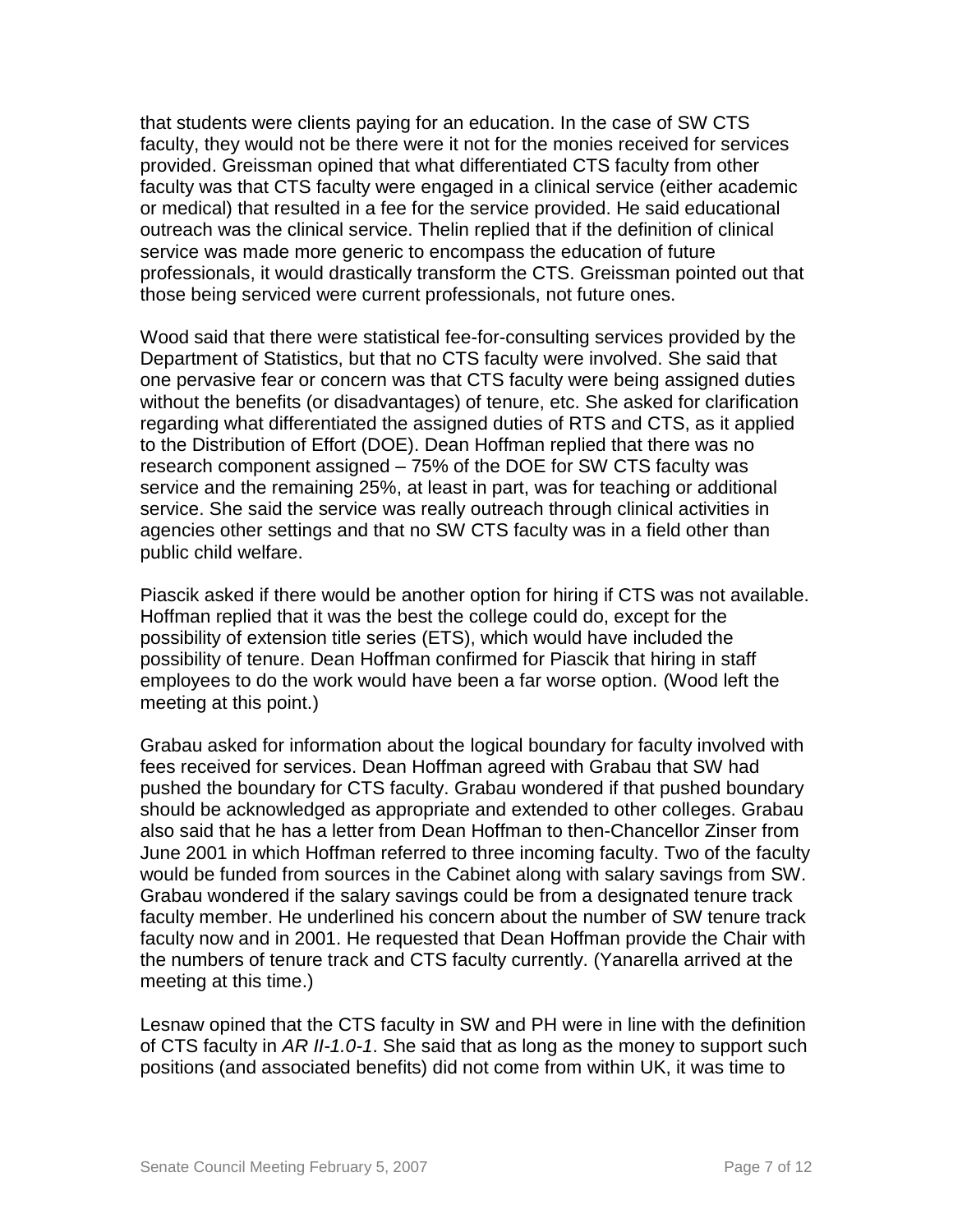move on and begin discussing the percentage cap and the issue of college- and Senate-level governance.

Aken asked a hypothetical question of Dean Hoffman: if there were four SW CTS faculty and some funding was lost and the number of CTS faculty had to be reduced, who would decide which CTS faculty member would be let go? Hoffman replied that it would require looking at the funding involved and who it supported. She said it would be a difficult decision and presumed it would be her decision to make, in conjunction with a consultation with the faculty bodies involved in appointment, promotion and tenure. She added that since the contracts for CTS faculty were fairly specific, it would likely be clear which faculty member would need to go.

Harley asked if Dean Hoffman anticipated seeing a growth in a certain area that would require additional CTS faculty and also if those would be externally funded. Hoffman replied in the affirmative – she said there was a huge crisis in the state; in KY there were only 339 social workers with an MS in the field, illustrating a drastically undereducated social work workforce. She said that SW was currently in negotiations with the Cabinet about additional trainings. She urged the SC to think about removing the percentage cap.

Thelin asked about Dean Hoffman's statements that SW CTS faculty DOEs were typically at 75% for service and 25% teaching. Hoffman said that the 25% was "not service" and there was some leeway with regard to what made up the 25%. She said one SW CTS faculty member taught a class that was not part of outreach and also worked on a service grant for adoption for the state. Thelin asked about what would be included in the 75% of service for a DOE. Dean Hoffman replied that SW CTS faculty were responsible for team-teaching in outreach programs for employees in the Cabinet for post-baccalaureate credit. She added that recipients of such credit could transfer six credits to either the University of Louisville or UK's MS in Social Work programs. Hoffman said SW CTS faculty could use the 75% to apply to work with learning development teams to deal with the supervision of social workers, a crisis in KY. She added that some also were working with learning development teams with program directors in regional offices.

Thelin wondered why teaching courses for UK credit would not be listed as "teaching." Dean Hoffman explained that the teaching was done in tandem with the state. The courses were big, lasted several weeks and incorporated training with the educational component. SW CTS faculty were responsible for the educational component and aided in the training in specific, topical areas. She acknowledged that it was not a perfect description of duties, but rather a hybrid.

In response to a question from Finkel about the situation that would result if SW CTS faculty were prohibited from teaching any courses, Dean Hoffman said it would be catastrophic; she said there were already so many part-time SW faculty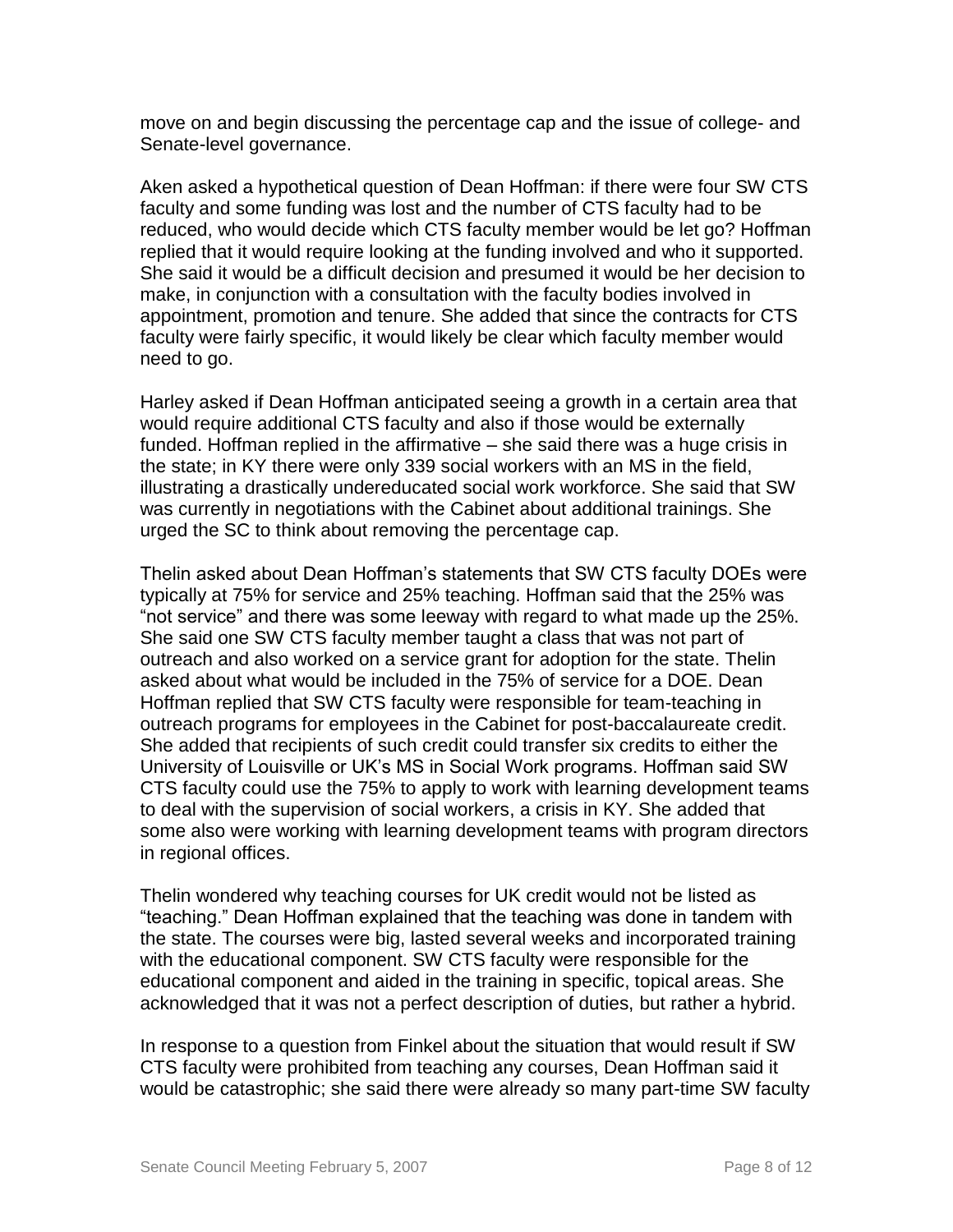that she did not know how to deal with them. She said that SW's CTS faculty were very good for the college and for the small amount of teaching they did perform. Finkel expressed concern that using the services of CTS faculty without offering benefits could be an abuse of their good services; they taught classes that were desperately needed yet were in an untenurable line. In response to Finkel, Dean Hoffman said that no SW CTS faculty had ever been fired.

Lesnaw reiterated that the activities of SW CTS faculty were within the *AR* definition and that they played a vital role in the academic mission of UK. Dean Hoffman added that they also were vital to the professional advising mission.

The Chair asked if Dean Wyatt wanted to add anything. Dean Wyatt replied that PH would like to add a few CTS faculty as occupational medicine residency dictated, but doubted it would add up to more than four or five additions. He said the cap was not particularly problematic and that PH CTS faculty were critical; they often served as preceptors for MS students in environmental health, who needed to understand implications at corporations such as Toyota.

Dean Hoffman apologized for feeling under the weather; she said she should have mentioned that SW had an extensive for-credit internship program that was a huge part of the undergraduate and MS programs. She said it helped students to relate to others in agencies and helped students to deal with common issues that arose and how to practice skills. Dean Hoffman said she wished CTS was tenurable and added that SW could use more of them.

There being no further comments, Anderson thanked Dean Hoffman and Dean Wyatt for attending on such short notice. She asked SC members to ask if they needed further information from her. Lesnaw said that the *AR* conditions of employment for CTS faculty (no voting privileges for matters relating to RTS or STS faculty appointments, retention, promotion, or tenure and the prohibition against being elected to the Senate) helped clarify the issues remaining. The issue of sabbatical for CTS was removed and there were assurances by deans that CTS faculty numbers would not draw away internal funding. Therefore, if CTS faculty continued to be removed from Senate-level governance (by not counting CTS faculty in a college toward the number of seats) and were not allowed to serve on the Senate, the cap was the only remaining issue to address. Lesnaw opined that the cap should be removed. Anderson agreed and said that any college-level governance issues should be addressed individually by colleges.

Piascik said that at the last meeting, some of the deans indicated they wanted their CTS faculty to have benefits similar to RTS faculty, such as election to the Senate. Lesnaw agreed that it had been an issue, but said it boiled down to having a two-tiered system. The Chair thanked Dean Hoffman and Dean Wyatt for attending and answering questions. He indicated to Anderson that the SC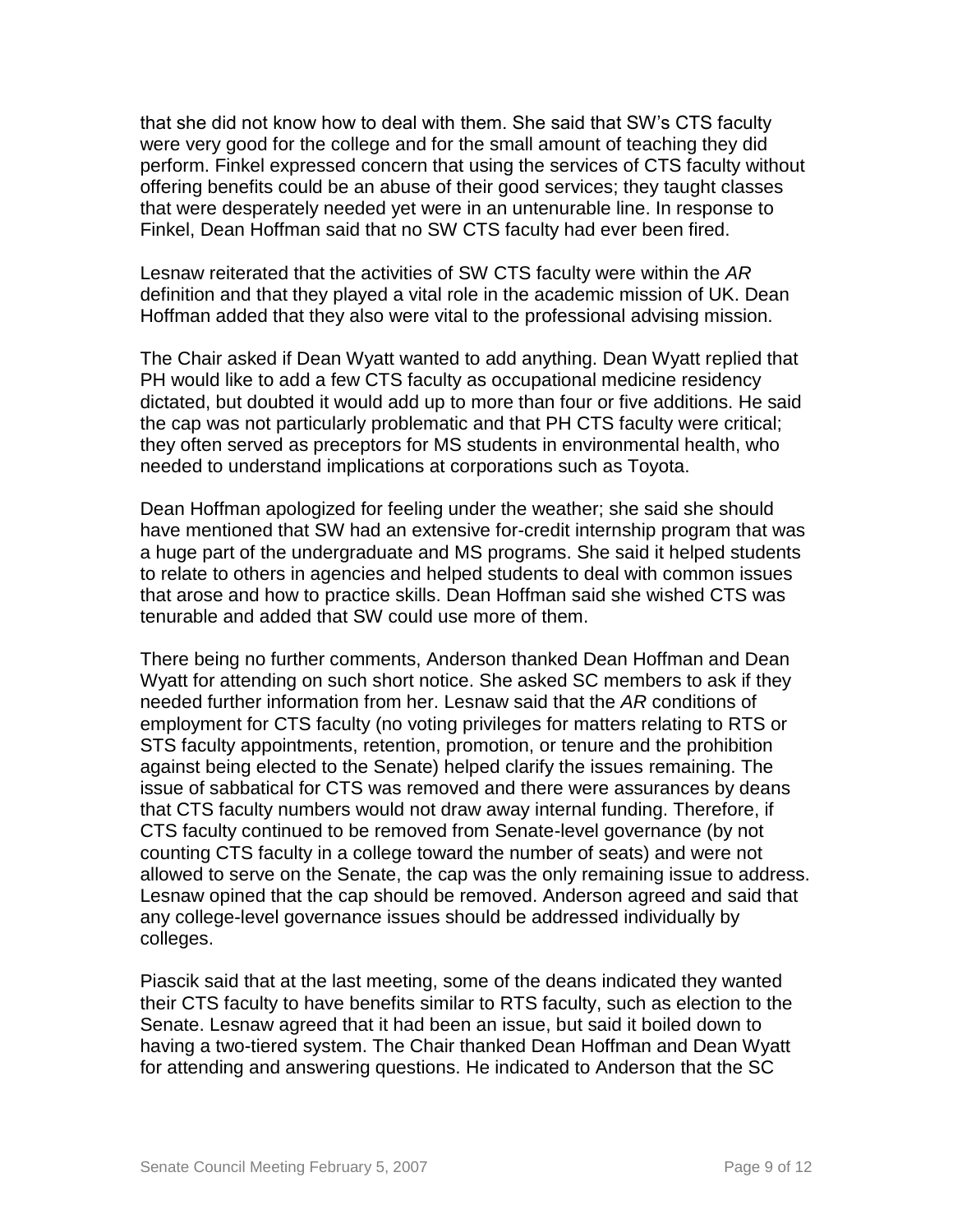would have a follow-up discussion at a subsequent meeting. The deans and Anderson departed.

### 4. Honorary Degree Nominations

The Chair noted that while Graduate School Dean Jeannine Blackwell was presenting the names of three candidates for honorary degrees to the SC, the role of the SC was merely to place the item on a Senate agenda; the SC had no approval authority over honorary degree nominations.

Guest Blackwell shared the names and a little background on the three nominees with SC members. There being no questions, Dean Blackwell departed after her presentation.

The Chair noted that he had skipped some announcements in order to move more quickly into the CTS discussion. He said that he had received a request from the Office of the Provost for nominees to serve on the College of Law external program review committee. He asked for suggestions on how to solicit nominees. It was decided he would ask Law senators specifically, as well as all other senators. The final decision on which nominees to send to the Provost would be made over the SC listserv.

The Chair asked for an update from either faculty trustee regarding the recent Board of Trustees (BoT) meeting on February 10, 2007. Trustee Yanarella shared that there was a controversy between Green Thumb and the Administration with regard to a referendum that was successfully passed last year by students, which requested a \$6 fee be added to the 2006 – 2007 tuition and fees to increase environmentally friendly endeavors on campus. At the level of the BoT, an agreement was worked out in which President Todd would presidentially appoint a committee that would enlarge and supersede the current UK Sustainability Task Force and that Vice President for Facilities Management Bob Wiseman would return to the BoT with a report on UK's sustainability activities. The concern of President Todd with the proposed \$6 increase was that there was not enough leeway in the fee structure to keep increases no higher than the 9% mandated by the Council on Postsecondary Education. The President's other concern was the end product that would be accomplished by an increase in fees; the President also though that efficiencies and economies were the responsibility of the university proper. Yanarella added that a sustainability coordinator would be hired into Wiseman's area to assist with sustainability activities by the new committee.

In response to Odoi, Yanarella said that the presumption was that the university would fund energy and environmental efficiencies.

## 5. Post Mortem on Special Meeting and Discussion on SC Input to Provost RE: LEAP